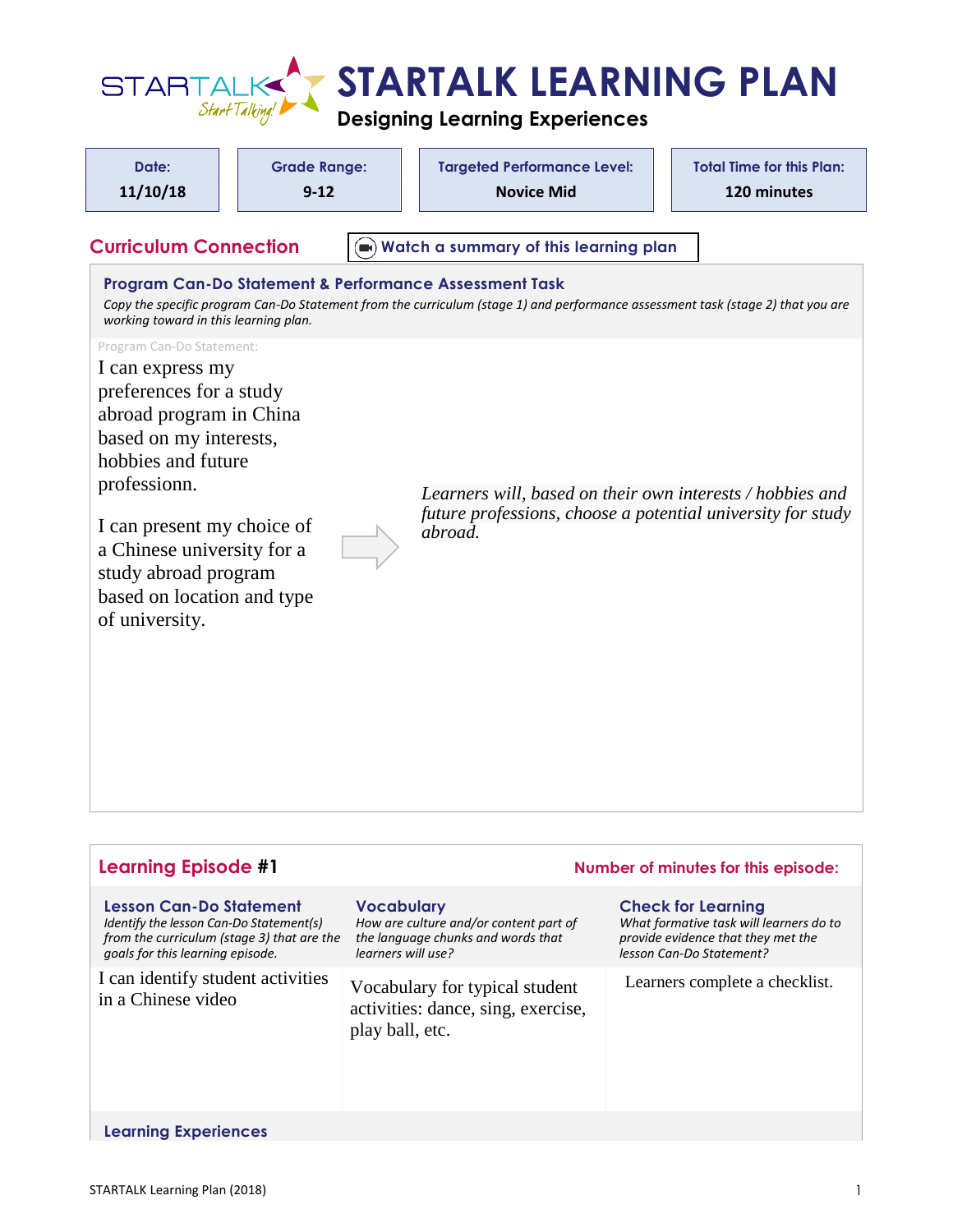*What sequence of activities will learners engage in before they complete the check for learning for this episode? How will learners move through a cycle of input, sharing, guiding, and applying in each episode? Consider how you might differentiate in order meet the needs of all learners.*

\*\*\*\*\*\*\*\*\*\*\*\*\*\*\*\*\*\*\*\*\*\*\*\*\*\*\*\*\*\*\*\* *\*\*\*\*\*\*\*\*\*\*\*\*\*\*\*\*\*\*\*\*\*\*\*\*\*\*\*\*\*\*\*\*\*\*\*\*\*\*\*\*\*\*\*\*\**

Teacher shows a slide with the goals of the day; learners read the "I can" statements.

Learners watch the video of Chinese students engaged in a variety of activities.

Learners complete a checklist of the activities they view in the video.

Learners check their answers with a partner.

## **Materials Needed**

*What authentic resources, supplies, and other materials will you need to successfully implement this learning episode?*

[Video of students at a Chinese university](https://www.youtube.com/watch?v=PH0QkPHRd2g)

[Checklist Handout](https://startalk.umd.edu/public/system/files/resources/kent_chinese2_handout1.pdf)

[Powerpoint Presentation \(PDF\)](https://startalk.umd.edu/public/system/files/resources/kent_chinese2_university.pdf)

# **Learning Episode #2 Number of minutes for this episode:**

| <b>Lesson Can-Do Statement</b>             | <b>Vocabulary</b>                      | <b>Check for Learning</b>               |
|--------------------------------------------|----------------------------------------|-----------------------------------------|
| Identify the lesson Can-Do Statement(s)    | How are culture and/or content part of | What formative task will learners do to |
| from the curriculum (stage 3) that are the | the language chunks and words that     | provide evidence that they met the      |
| goals for this learning episode.           | learners will use?                     | lesson Can-Do Statement?                |
| I can identify academic                    | Vocabulary for various                 | Learners complete a checklist,          |
| subjects.                                  | academic subjects: math,               | matching images with                    |
| I can share the subjects I'm               | language, chemistry, music, art,       | Chinese characters.                     |
| studying with another person.              | dance, geography, social studies,      | Learners compare their course           |
| I can compare my course                    | history, and science.                  | schedule with a partner and             |
| schedule with my classmates'.              | I study, he/she studies                | then share with the class.              |

### **Learning Experiences**

*What sequence of activities will learners engage in before they complete the check for learning for this episode? How will learners move through a cycle of input, sharing, guiding, and applying in each episode? Consider how you might differentiate in order meet the needs of all learners.*

\*\*\*\*\*\*\*\*\*\*\*\*\*\*\*\*\*\*\*\*\*\*\*\*\*\*\*\*\*\*\*\* *\*\*\*\*\*\*\*\*\*\*\*\*\*\*\*\*\*\*\*\*\*\*\*\*\*\*\*\*\*\*\*\*\*\*\*\*\*\*\*\*\*\*\*\*\**

 Learners activate previously learned vocabulary by matching images of subjects with the Chinese characters.

Learners share their course schedule with that of a partner. Learners report on one course that he/she is taking, but his/her partner is not taking; and one course his partner is taking, and he/she is not taking.

## **Materials Needed**

*What authentic resources, supplies, and other materials will you need to successfully implement this learning episode?*

[Handout with images of subjects and Chinese characters.](https://startalk.umd.edu/public/system/files/resources/kent_chinese2_handout2.pdf) [Class Schedule](https://startalk.umd.edu/public/system/files/resources/kent_chinese2_handout3.pdf)

**Learning Episode #3 Number of minutes for this episode:**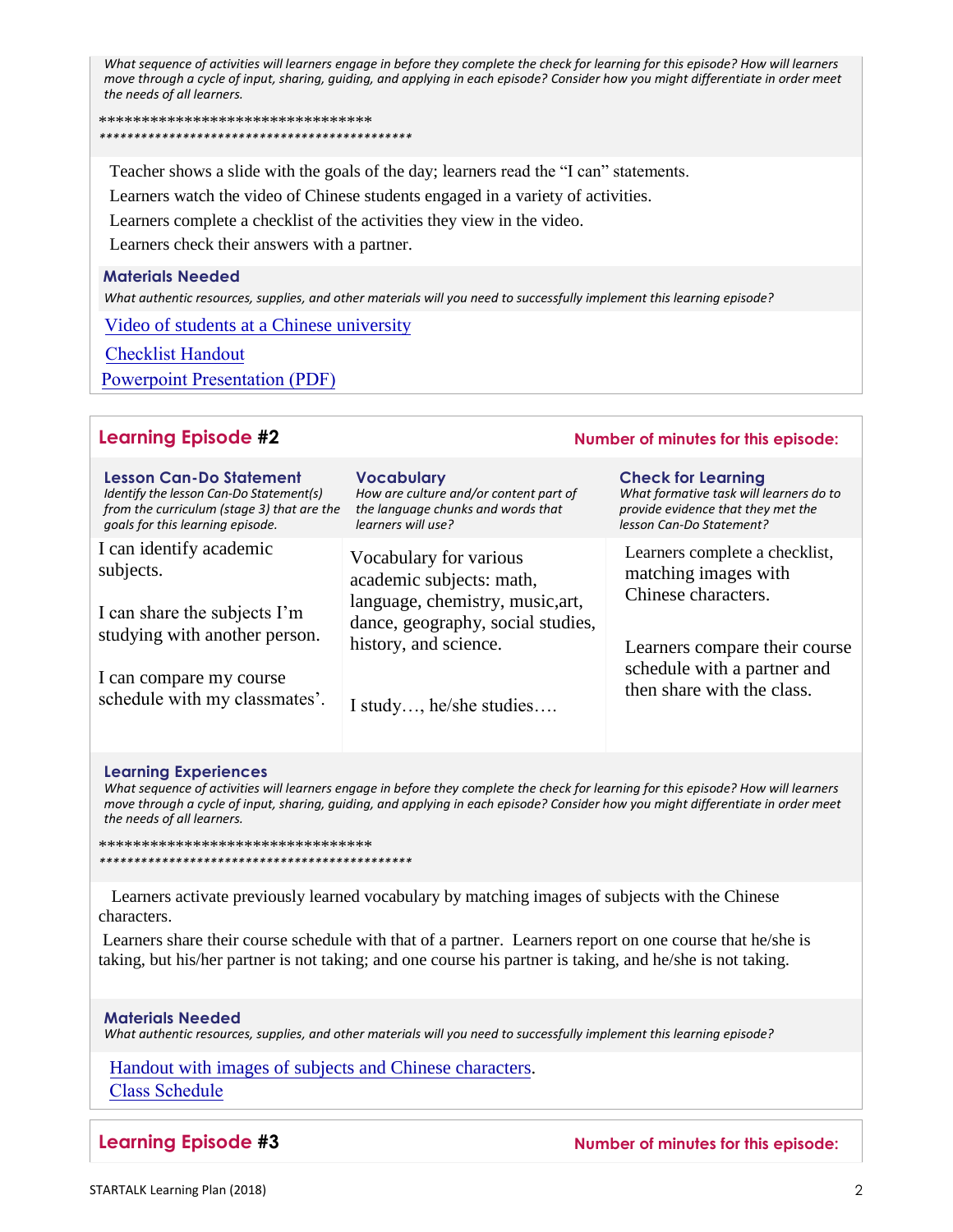| <b>Lesson Can-Do Statement</b><br>Identify the lesson Can-Do Statement(s)<br>from the curriculum (stage 3) that are the<br>goals for this learning episode. | <b>Vocabulary</b><br>How are culture and/or content part of<br>the language chunks and words that<br>learners will use?                              | <b>Check for Learning</b><br>What formative task will learners do to<br>provide evidence that they met the<br>lesson Can-Do Statement? |
|-------------------------------------------------------------------------------------------------------------------------------------------------------------|------------------------------------------------------------------------------------------------------------------------------------------------------|----------------------------------------------------------------------------------------------------------------------------------------|
| I can interpret a Chinese high<br>school transcript and identify<br>academic subjects.                                                                      | Vocabulary for various<br>academic subjects: math,<br>language, chemistry, music, art,<br>dance, geography, social studies,<br>history, and science. | Learners complete a Venn<br>diagram in small groups.                                                                                   |
| I can compare what subjects<br>Chinese and US students take.                                                                                                |                                                                                                                                                      | Learners share their responses<br>with the class.                                                                                      |

## **Learning Experiences**

*What sequence of activities will learners engage in before they complete the check for learning for this episode? How will learners move through a cycle of input, sharing, guiding, and applying in each episode? Consider how you might differentiate in order meet the needs of all learners.*

\*\*\*\*\*\*\*\*\*\*\*\*\*\*\*\*\*\*\*\*\*\*\*\*\*\*\*\*\*\*\*\*

*\*\*\*\*\*\*\*\*\*\*\*\*\*\*\*\*\*\*\*\*\*\*\*\*\*\*\*\*\*\*\*\*\*\*\*\*\*\*\*\*\*\*\*\*\**

 Learners read a Chinese high school student's transcript to identity the subjects s/he is taking. Learners then compare the courses taken by US students with those on the Chinese transcript.

### **Materials Needed**

*What authentic resources, supplies, and other materials will you need to successfully implement this learning episode?*

[Authentic Chinese high school transcript.](https://startalk.umd.edu/public/system/files/resources/kent_chinese2_handout4.pdf) 

# **Learning Episode #4 Number of minutes for this episode:**

| <b>Lesson Can-Do Statement</b><br>Identify the lesson Can-Do Statement(s)<br>from the curriculum (stage 3) that are<br>the goals for this learning episode. | <b>Vocabulary</b><br>How are culture and/or content part of the<br>language chunks and words that learners<br>will use? | <b>Check for Learning</b><br>What formative task will learners do to<br>provide evidence that they met the<br>lesson Can-Do Statement? |
|-------------------------------------------------------------------------------------------------------------------------------------------------------------|-------------------------------------------------------------------------------------------------------------------------|----------------------------------------------------------------------------------------------------------------------------------------|
| I can identify professions<br>from authentic materials<br>(images of Chinese people)<br>working in a variety of<br>professions).                            | Academic subjects.<br>Professions, such as teacher,<br>translator, businessman, doctor.                                 | Learners complete a<br>worksheet connecting<br>academic subjects with the<br>appropriate professions.                                  |
| I can connect academic<br>subjects with the appropriate<br>professions                                                                                      | Structures: "need to study" or<br>"It is important to study"                                                            |                                                                                                                                        |
| <b>Learning Experiences</b>                                                                                                                                 |                                                                                                                         |                                                                                                                                        |

#### **Learning Experiences**

*What sequence of activities will learners engage in before they complete the check for learning for this episode? How will learners move through a cycle of input, sharing, guiding, and applying in each episode? Consider how you might differentiate in order meet the needs of all learners.*

\*\*\*\*\*\*\*\*\*\*\*\*\*\*\*\*\*\*\*\*\*\*\*\*\*\*\*\*\*\*\*\* *\*\*\*\*\*\*\*\*\*\*\*\*\*\*\*\*\*\*\*\*\*\*\*\*\*\*\*\*\*\*\*\*\*\*\*\*\*\*\*\*\*\*\*\*\**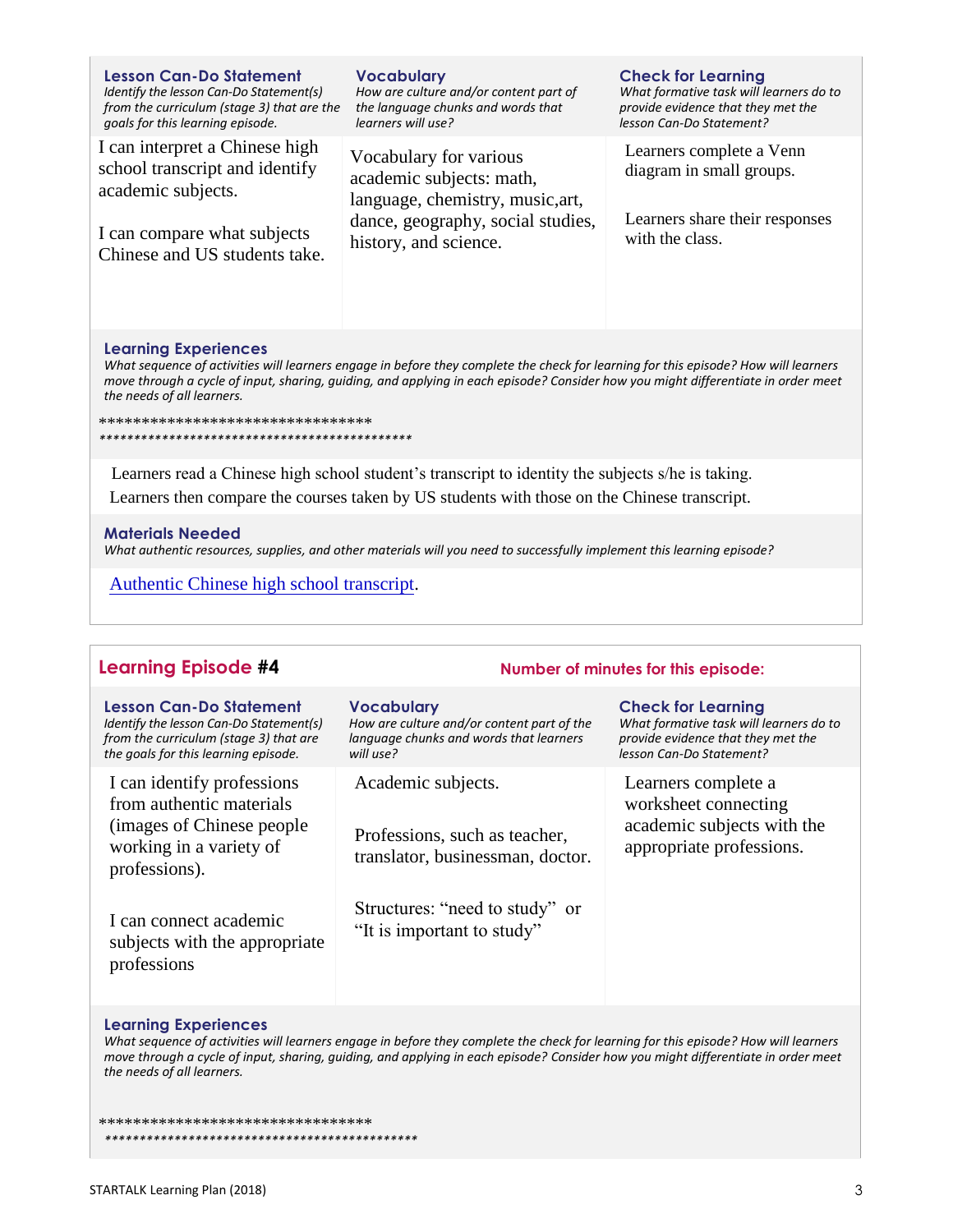Learners look at images of real-life people in China and associate the images with professions.

Learners work individually to list all the academic subjects relevant to pursuing various professions.

Learners compare their lists with a partner and then share out to the entire class.

# **Materials Needed**

*What authentic resources, supplies, and other materials will you need to successfully implement this learning episode?*

[Images of Chinese people engaging in various professional activities.](https://startalk.umd.edu/public/system/files/resources/kent_chinese2_handout5.pdf) 

# **Learning Episode #5 Number of minutes for this episode:35**

| <b>Lesson Can-Do Statement</b><br>Identify the lesson Can-Do Statement(s)<br>from the curriculum (stage 3) that are<br>the goals for this learning episode. | <b>Vocabulary</b><br>How are culture and/or content part of the<br>language chunks and words that learners<br>will use? | <b>Check for Learning</b><br>What formative task will learners do to<br>provide evidence that they met the<br>lesson Can-Do Statement?                               |
|-------------------------------------------------------------------------------------------------------------------------------------------------------------|-------------------------------------------------------------------------------------------------------------------------|----------------------------------------------------------------------------------------------------------------------------------------------------------------------|
| I can identify locations of<br>Chinese universities.<br>I can identify places/facilities<br>at a university.                                                | Chinese city names.<br>Names of university facilities,<br>such as library, gym,<br>laboratories, dormitories.           | Learners complete a handout<br>about the location of the<br>universities mentioned.<br>Learners compare their<br>answers with a partner,<br>followed by a share out. |
| I can identify various types of<br>Chinese universities.                                                                                                    | Chinese university<br>classifications, such as foreign<br>studies, normal, polytechnic,<br>and comprehensive.           | Learners record the number of<br>times they hear Chinese<br>university classifications in a<br>video.                                                                |

# **Learning Experiences**

*What sequence of activities will learners engage in before they complete the check for learning for this episode? How will learners move through a cycle of input, sharing, guiding, and applying in each episode? Consider how you might differentiate in order meet the needs of all learners.*

\*\*\*\*\*\*\*\*\*\*\*\*\*\*\*\*\*\*\*\*\*\*\*\*\*\*\*\*\*\*\*\* *\*\*\*\*\*\*\*\*\*\*\*\*\*\*\*\*\*\*\*\*\*\*\*\*\*\*\*\*\*\*\*\*\*\*\*\*\*\*\*\*\*\*\*\*\**

Learners watch a video about Chinese universities to identify their location.

Learners watch the video a second time to identify the types of universities mentioned (technological, normal, technical and foreign studies, and comprehensive).

Learners watch China university commercial videos.

# **Materials Needed**

*What authentic resources, supplies, and other materials will you need to successfully implement this learning episode?*

Videos about Chinese universities - [Video 1,](https://www.youtube.com/watch?v=dxlIi4fjNKg) [Video 2](https://www.youtube.com/watch?v=dxlIi4fjNKg) [Handout.](https://startalk.umd.edu/public/system/files/resources/kent_chinese2_handout6.pdf)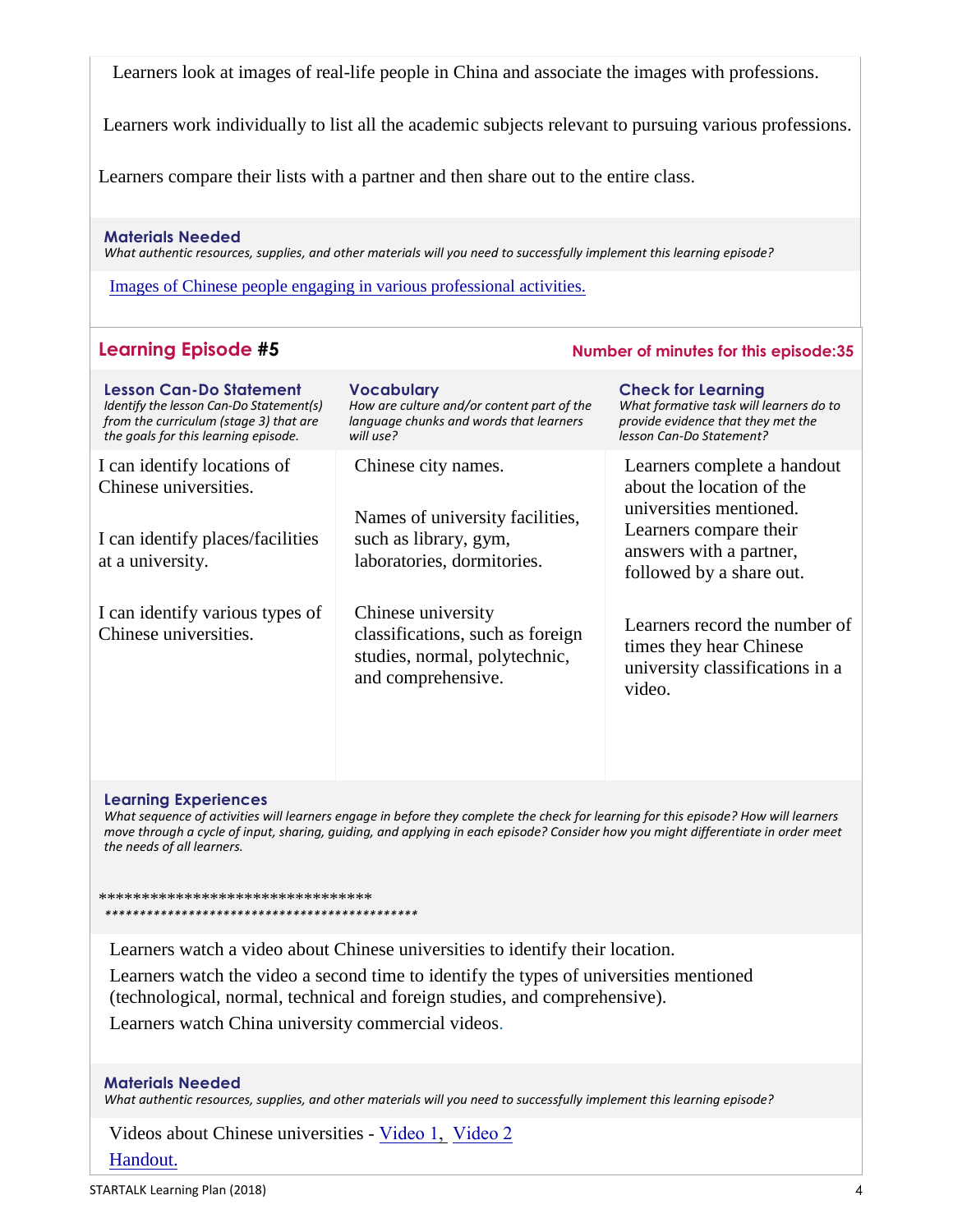# **Learning Episode #6 Number of minutes for this episode:35**

| <b>Lesson Can-Do Statement</b>          | <b>Vocabulary</b>                          | <b>Check for Learning</b>               |
|-----------------------------------------|--------------------------------------------|-----------------------------------------|
| Identify the lesson Can-Do Statement(s) | How are culture and/or content part of the | What formative task will learners do to |
| from the curriculum (stage 3) that are  | language chunks and words that learners    | provide evidence that they met the      |
| the goals for this learning episode.    | will use?                                  | lesson Can-Do Statement?                |
| I can express my preference             | Structure "because":                       | Learners brainstorm factors             |
| for a university based on its           | I would like to go to xx                   | that are important in choosing          |
| location, facilities, and               | university to study abroad,                | a university to study using a           |
| classification (specialization).        | because                                    | technology tool, padlet.                |

#### **Learning Experiences**

*What sequence of activities will learners engage in before they complete the check for learning for this episode? How will learners move through a cycle of input, sharing, guiding, and applying in each episode? Consider how you might differentiate in order meet the needs of all learners.*

\*\*\*\*\*\*\*\*\*\*\*\*\*\*\*\*\*\*\*\*\*\*\*\*\*\*\*\*\*\*\*\* *\*\*\*\*\*\*\*\*\*\*\*\*\*\*\*\*\*\*\*\*\*\*\*\*\*\*\*\*\*\*\*\*\*\*\*\*\*\*\*\*\*\*\*\*\**

Learners brainstorm factors that are important in choosing a university to study abroad using the tool padlet.

Learners discuss with their classmates the type of university they would like to attend. Learners determine which other classmates like the same Chinese university as they do.

### **Materials Needed**

*What authentic resources, supplies, and other materials will you need to successfully implement this learning episode?*

# Computers

[Form for gathering information from their classmates](https://startalk.umd.edu/public/system/files/resources/kent_chinese2_handout7.pdf)

| <b>Learning Episode #7</b>                                                                                                                                  |                                                                                                                                                    | Number of minutes for this episode:35                                                                                                  |
|-------------------------------------------------------------------------------------------------------------------------------------------------------------|----------------------------------------------------------------------------------------------------------------------------------------------------|----------------------------------------------------------------------------------------------------------------------------------------|
| <b>Lesson Can-Do Statement</b><br>Identify the lesson Can-Do Statement(s)<br>from the curriculum (stage 3) that are<br>the goals for this learning episode. | <b>Vocabulary</b><br>How are culture and/or content part of the<br>language chunks and words that learners<br>will use?                            | <b>Check for Learning</b><br>What formative task will learners do to<br>provide evidence that they met the<br>lesson Can-Do Statement? |
| I can present my preference<br>for a specific university based<br>on its location, facilities, and<br>classification (specialization).                      | Hobbies / Interests<br>Academic Subjects<br>Professions<br>Structure "because": I would like<br>to go to xx university to study<br>abroad, because | Rubric for video                                                                                                                       |
| <b>Learning Experiences</b>                                                                                                                                 |                                                                                                                                                    |                                                                                                                                        |